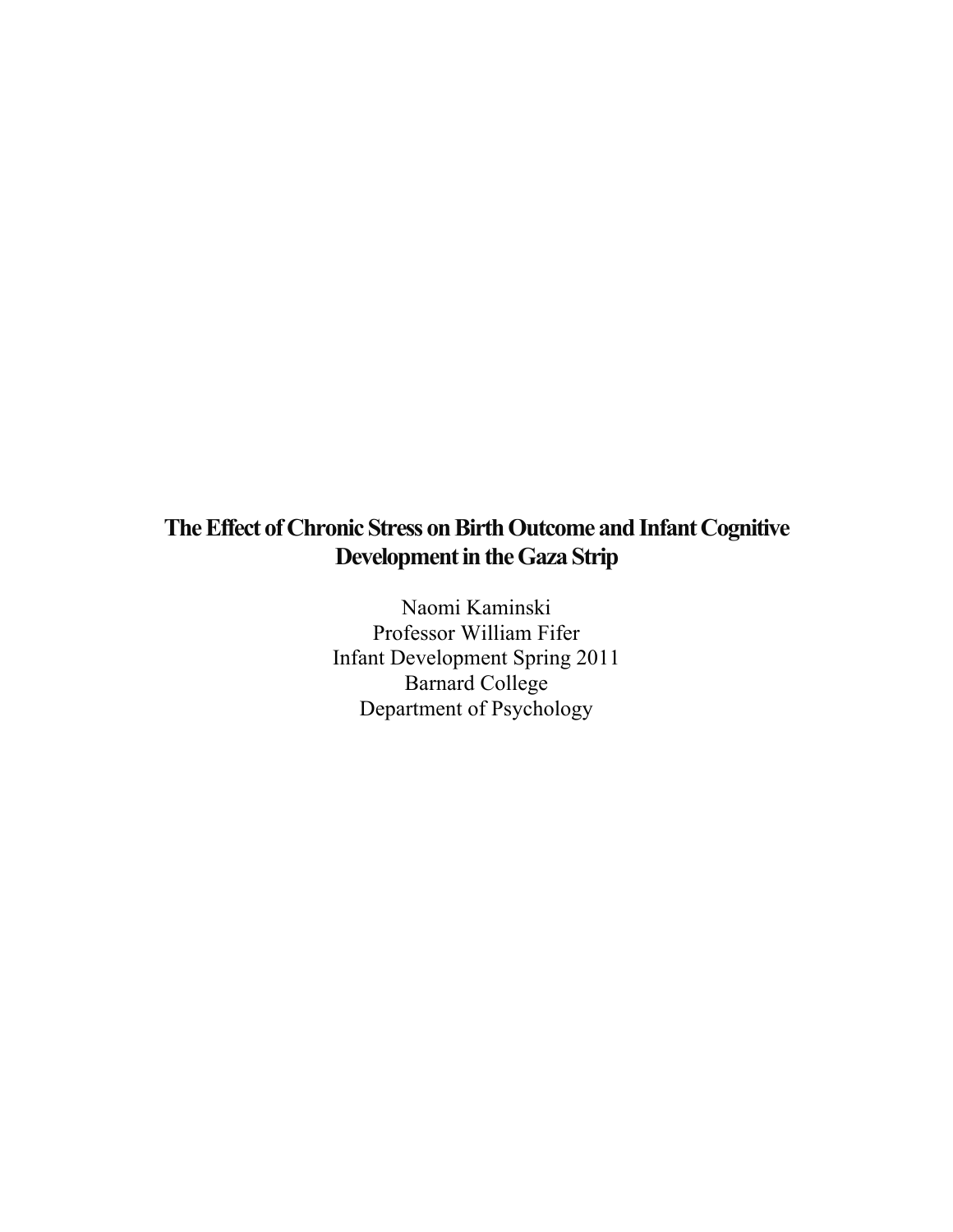# **SPECIFIC AIMS**

The Gaza Strip has one of the highest population densities in the world, and is an area that has been under perpetual conflict since Israel's independence in 1948. Recently, since Israel's disengagement from Gaza in 2005, the area has been under siege, and has received only basic financial aid and humanitarian support. For this reason, standard of living for the already impoverished population has further decreased, while poverty and unemployment have increased, while hunger and malnutrition remain uncommon. The current distinctly severe state of crisis comes on top of a prolonged period of instability, violence and minimal economic growth essentially since 1948. It is expected that such a population would have a high prevalence of mental health disorders, and specifically high stress and trauma. Maternal stress and trauma are predicted to affect birth outcome, postnatal cognitive development and infant well-being. While there have been some studies that explored trauma in children and adults in Gaza, there are no studies on the effect of maternal and prenatal stress on infant development. The unique combination of widespread exposure to conflict, high fertility rate, relative access of the population to health care and lack of basic hunger and malnutrition compared to other conflict regions, make it a model population for the study of the impact of maternal stress on infant cognitive development.

Our research will fill the gap in global health research regarding the nature of prenatal stress and mental health in the Gaza Strip and its effect on birth outcome and infant cognitive development. It will also create the foundation for development and delivery of targeted interventions aimed to ameliorate the damage while political solutions are being sought.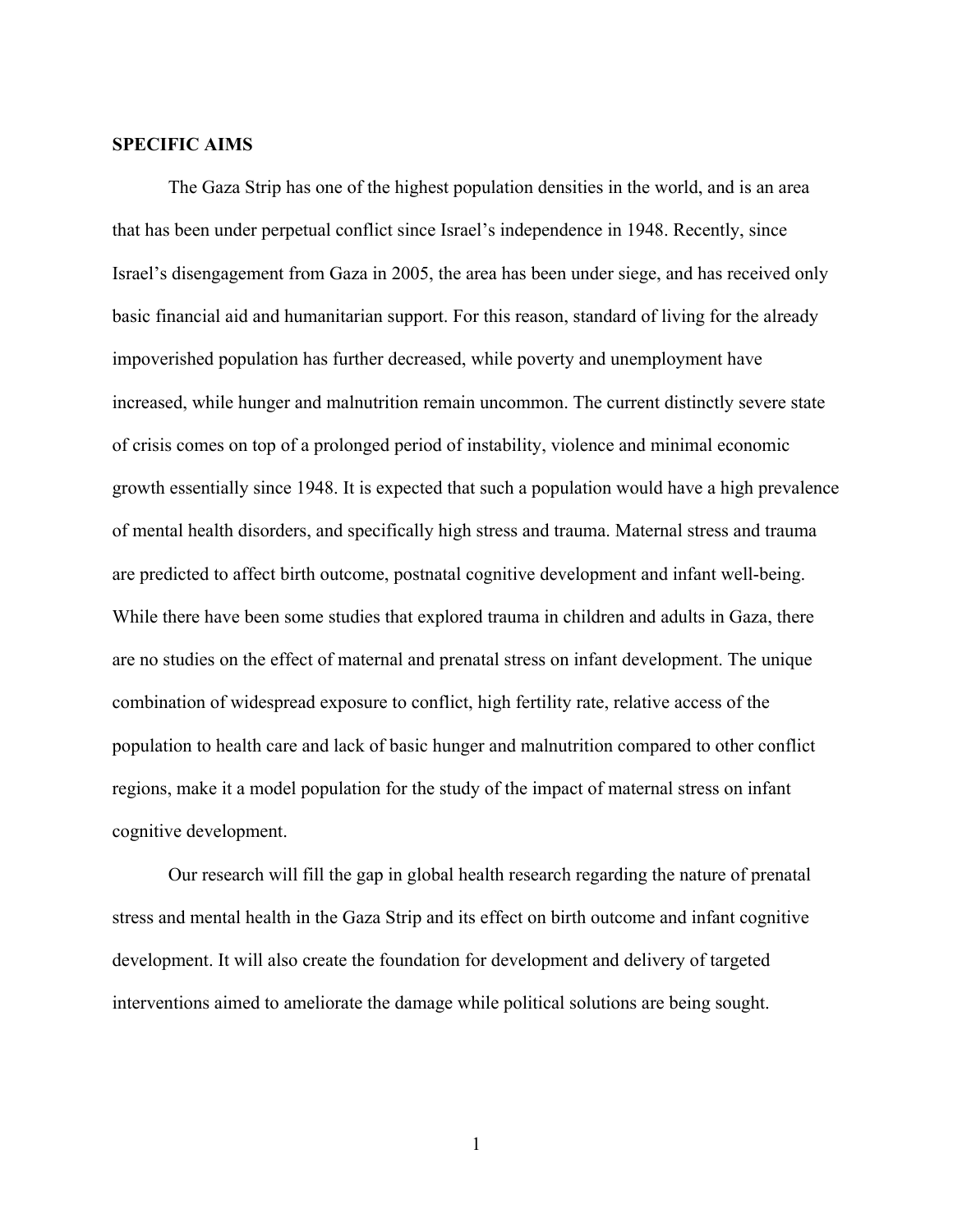In this study, we will address the hypothesis that high prenatal stress (ranging from chronic stress to extreme post-traumatic stress disorder) will have a detrimental effect on birth outcome and infant cognitive development up to age 3.

We will address the hypothesis through the following specific aims:

- a.) To determine the prevalence of chronic stress and mental health disorders in pregnant women from Gaza.
- b.) To assess the effect of chronic prenatal stress on birth outcome and infant cognitive development. Factors that will be considered that may alleviate this effect will be income level, level of social support, and access to health care.
- c.) To evaluate the effect of varying degrees of severity of chronic maternal stress on the attachment style of the infant.

Completion of these specific aims will greatly enhance our understanding of impairments in infant development frequently observed in areas of conflict, and will allow for the design of new and effective interventions aimed to protect infant health in areas of sociopolitical conflict and will thus lead to a transformation in global health initiatives.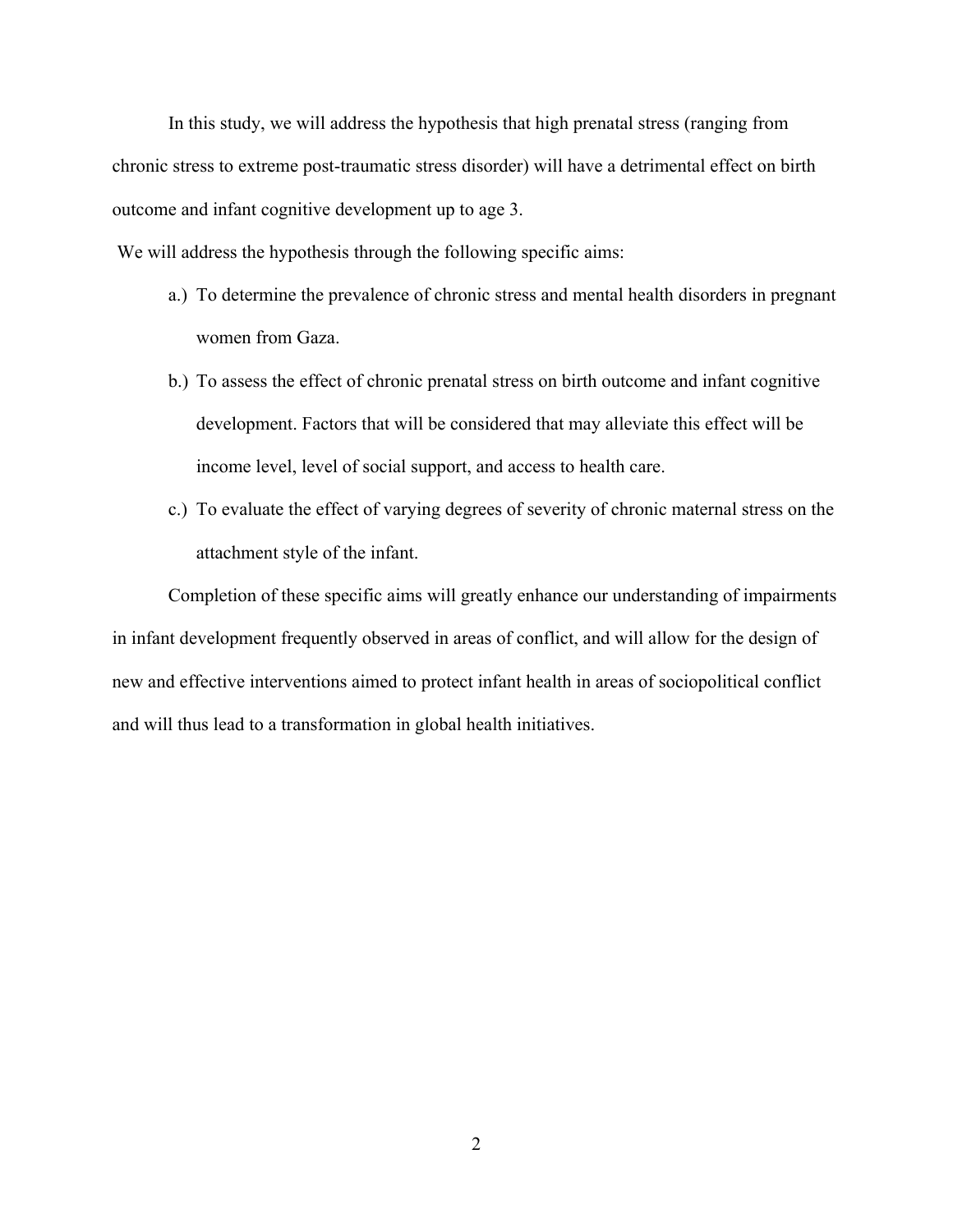# **BACKGROUND AND SIGNIFICANCE**

During the past few decades, the Palestinian population has been exposed to ongoing traumatic events, which include imprisonment, torture and human rights violation, house demolitions, land and property confiscation, high unemployment, and the deep humiliation and degradation caused by Israeli military oppression, and the instability of the situation. The situation in the Gaza Strip is unique within the Palestinian situation, as it is not only one of the most heavily populated regions in the world, but for the past few years it has been under siege, and is thus characterized by immense poverty, misery and low quality of life.

## **History of the Gaza Strip**

In order to understand the nature of the conflict and of the Gazan population, it is essential to understand the recent history of the region. Gaza is a strip of land on the Southeast end of the Mediterranean, bordering Egypt to the South and Israel to the North and East. The entire region of Gaza is very small, 25 mile long and 6 mile wide (Figure 1). Following Israel's independence in 1948, the Gaza Strip came under Egyptian control. The region became densely populated (the population of the strip tripled) as it absorbed thousands of Palestinian refugees displaced from the newly formed Israeli state. Following the 1967 war, Israel captured the Gaza Strip from Egypt, and allowed for Jewish settlement in the region. Violence and poverty in the Gaza refugee camps escalated following Israel's invasion of Lebanon in 1982 and sparked the first Intifada of 1987. In 1993, following the Oslo accords, Palestinians were granted autonomy; this lasted until 2000, when the second Intifada began. During this time the border was tightly patrolled by Israeli military. In 2005, Israel unilaterally dismantled its military facilities and withdrew its soldiers and settlers from the region. However, Israel still has great control over access to the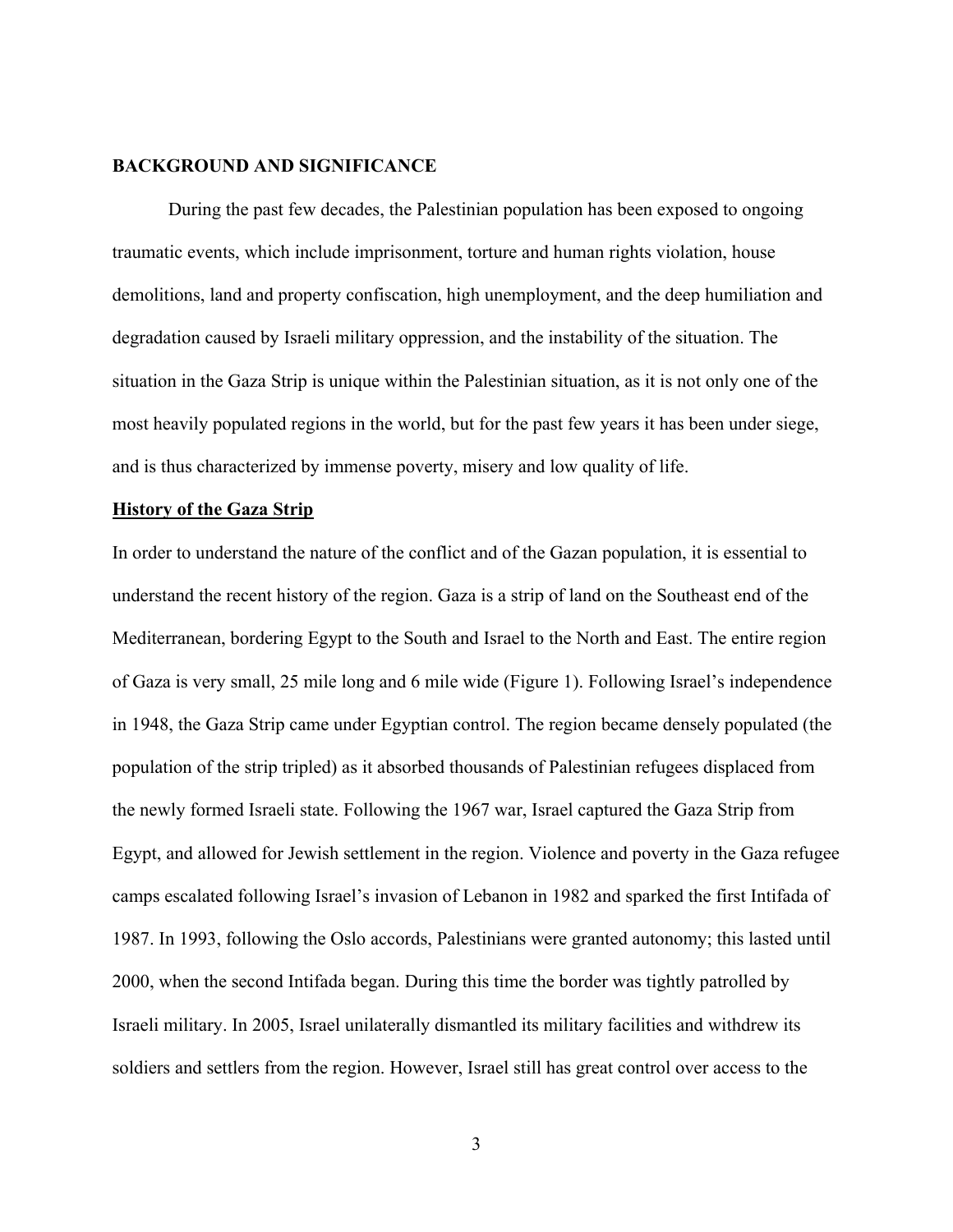Gaza Strip. Since Hamas formed a government in March 2006, the entire Palestinian people have been put under an economic siege by Israel with the active support of the United States. This involved Israel tightening the closure of its borders with Gaza, limiting fuel supplies and the free movement of people. The siege has been condemned by International human rights organizations; yet Israel insists on its importance for its national security as it curbs rockets fired by Palestinian militants. In this context it is important to note that residents of Gaza have been exposed to continued violence as part of the fighting between Israel and the Palestinians: Over 5000 Palestinians have been killed in the past decade, close to 50% of them non-combatants, among them 990 minors and children. Between 2002 and 2004, 1300 houses were demolished for military purposes and in 2008 in operation "Cast lead" the Israeli army demolished 3,500 homes, leaving homeless more than 20,000 people (B'TZelem reports).

The results of the occupation, the years of violence and the siege have been catastrophic to the Palestinian people. In light of the siege, not only has the situation gotten drastically worse, but there have been fewer scientific studies in Gaza. It must be noted that studies on this population were very few as resources and scientific centers are limited. The blockade only worsened the situation, resulting in an utter lack of psychological studies in the region in recent years. It seems clear that—especially in a region of such great conflict and misery—research studies investigating the mental health of the population, and specifically the effect of the chronic stress of daily life, must be established. The purpose of such studies must be to provide interventions and preventive care to the people of Gaza.<sup>1</sup>

 $\frac{1}{1}$ <sup>1</sup> General history gathered from "Operation Cast Lead" by B'Tselem, and from the CIA world fact book.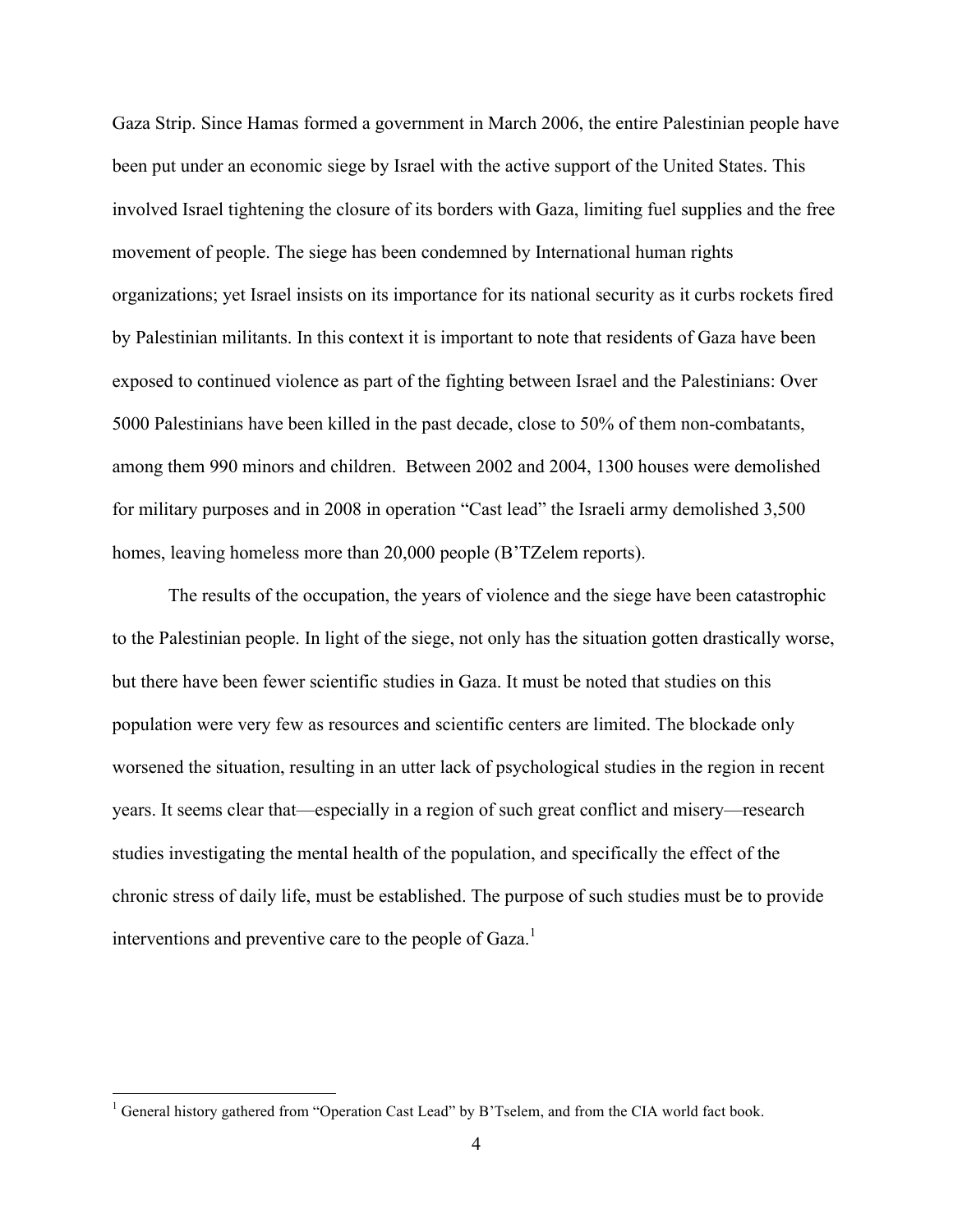# **Demographics**

Gaza has one of the highest population densities in the world, standing at about 20,000 people/square mile (Ajluni et al. 2010). Its population is 1.66 million people. More than 79% of the population is registered as refugees (Afana et al. 2002), from the 1948 and 1967 Arab-Israeli wars. About 55% of the population lives in eight crowded camps and 45% lives in villages and towns (Thabet et al. 1998). 44% of the population consists of children ages 0-14 years. The median age of the population is 17.7. The average annual growth of the population is 3.2%, and is the  $7<sup>th</sup>$  highest growth rate in the world, with a fertility rate of 4.74 children born per women. A 2009 estimate suggests that 70% of the population lives below the poverty line.<sup>2</sup> Because of the combination of a high growth rate and high level of poverty, the population is at increased risk for mental health disorders and general health issues. Furthermore, due to the high fertility rate of an average of 4-5 children born per woman, it is a model population for the study of the effects of living under conflict on birth outcome and infant cognitive development.

#### **Infant Mortality in Gaza**

As there are few studies on birth outcome and on infant development in general in the target population, we must rely on the few studies on infant mortality that exist. According to Pedersen, infant and child mortality in the West Bank and Gaza has steadily decreased since 1967 as fertility has remained exceptionally high (2000). Pedersen examined the possible effect of four variables on infant mortality patterns. These variables are: Birth interval, the time elapsed between births; maternal education; consanguineous marriage, marriage between close biological kin; and the period in which the infant was born. Pedersen shows that short birth spacing and type of marriage were more likely to result in infant mortality than level of education; however a higher level of education of women was correlated with lower infant mortality. While Pedersen's

 $\frac{1}{2}$ <sup>2</sup> Demographics and statistics gathered from CIA world fact book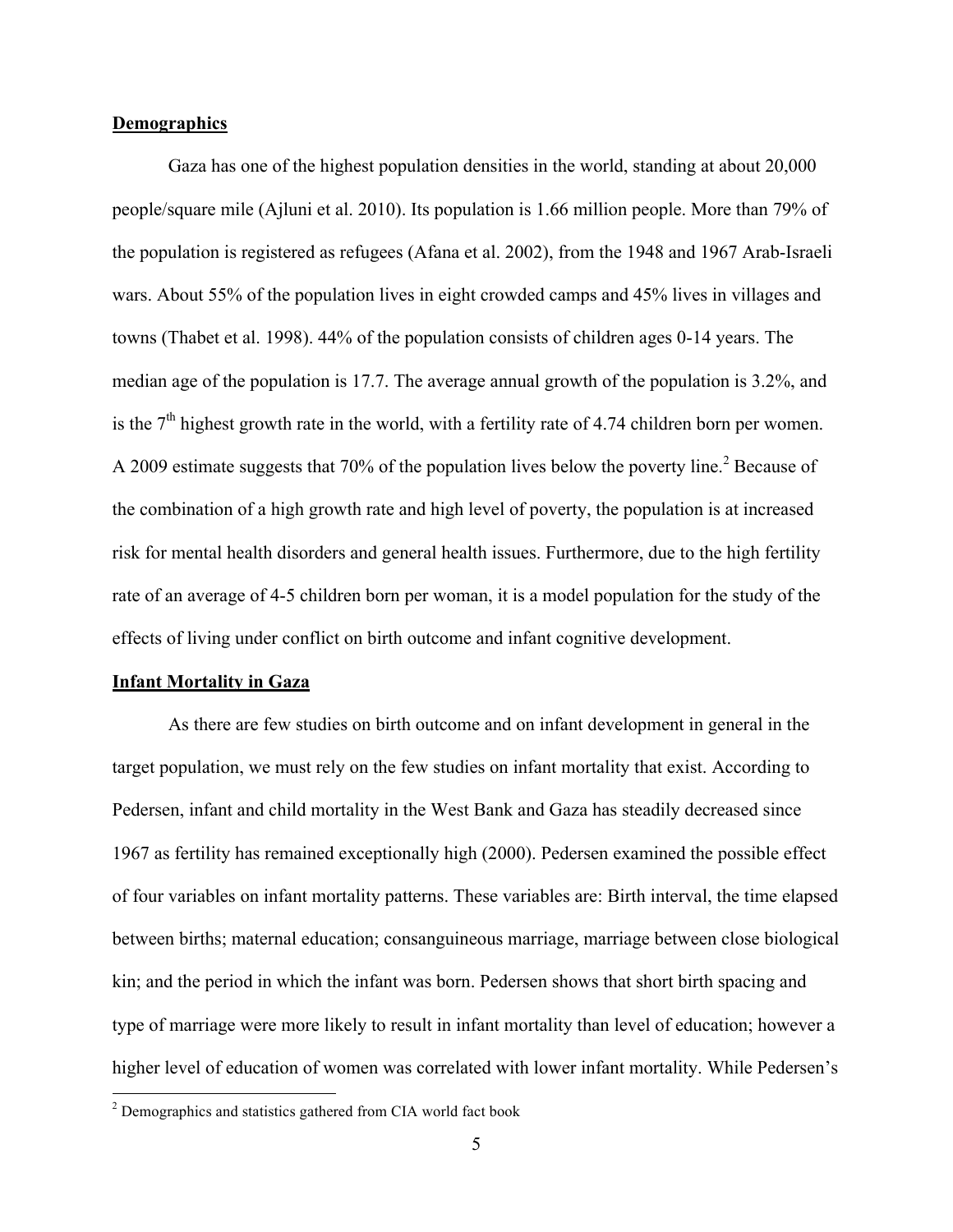study does not discuss the effects of mental disorders on infant outcome and development, its emphasis on two variables that might have a significant effect on infant mortality could be helpful for our study. Furthermore, the data used in the study was retrospective (from a demographic survey from 1995), and therefore it is possible that important factors, such as the mother's health and psychiatric history, were disregarded.

# **Mental Health and Trauma**

Several studies have investigated the effect of military conflict and trauma on children in Palestine, however none have yet to examine the impact of poor prenatal mental health and trauma on birth outcome and infant cognitive development. In order to understand the unique psychology of growing up and living under conflict, a close review of these articles is necessary.

Thabet and Vostanis investigated the relation between social disadvantage and anxiety disorders among children, age 9-13, living in the Gaza Strip (1998). They found that 21.5% of children scored above the cut off for anxiety disorders, and that children with potential anxiety disorders were more likely to live in an inner city area or in one of the camps, and therefore to be from a lower income background. In a study by Kashani and Orvaschel from 1990, a similar pattern of anxiety symptoms and disorders was found in children in the U.S. (reviewed by Thabet & Vostanis 1998). While this seems to put the harsh reality of the Gaza Strip in question, the article cannot be relied on heavily as it is from 1998, a time in which the situation was starkly different.

Qouata, Punamaki & El Sarraj provide a very useful elaborate review of developmental research among Palestinians living in Gaza (2008), with a specific focus on how exposure to traumatic events associates with children's mental health and cognitive, emotional and social development. Highly traumatic events are those that shatter our fundamental "childish" beliefs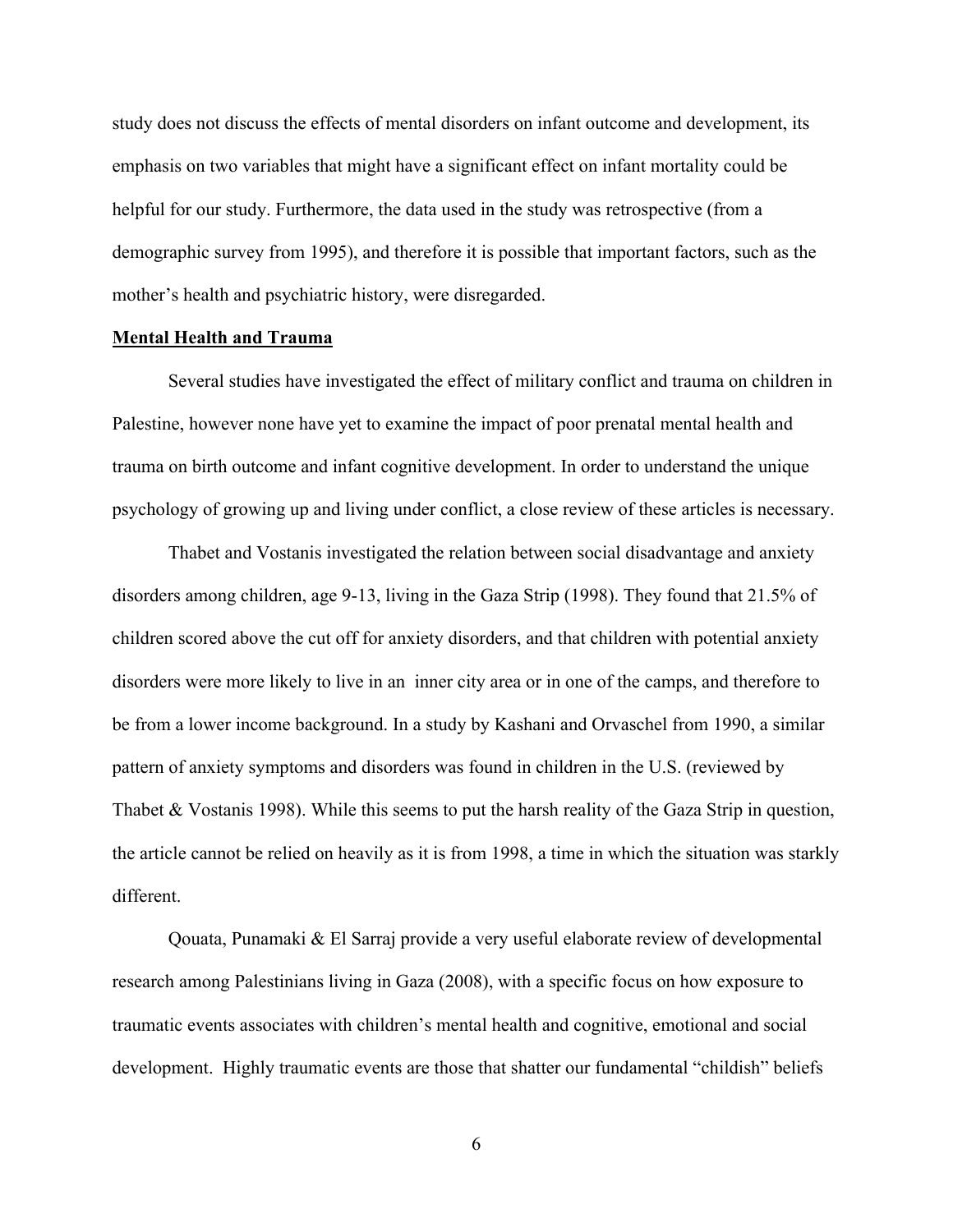that the world is a safe and fair place, that people are benevolent, and that one is worthy of protection (Janoff-Bulman, 1989; reviewed by Qouta et al. 2008). Traumatic events unique to the Gaza military situation include curfews, destruction of homes and private property and sonic booms. These events affect someone living in the Gaza Strip from birth, as sonic booms severely deteriorate children's sleep and can cause uncontrollable fears among babies and children. The review emphasizes that life threat, violence and losses not only form a risk for increased psychological distress but may affect children's cognitive development. According to a 2001 study by Qouta, Punamaki and El Sarraj, children exposed to severe trauma had concentration problems and low cognitive capacity and had difficulties processing new information and retaining old knowledge (reviewed by Qouta, Punamaki & El Sarraj 2008). Lastly, the review revealed that family and other intimate relationships were crucial for the child's resilience. The level of resilience did not depend on the severity of the traumatic events but rather on the type of attachment style. Children with secure attachment styles were more resilient than children with insecure attachment styles (Salo, Punamaki, & Qouta 2005, reviewed by Qouta et al. 2008). For this reason, the attachment style of the infant to its mother (or caretaker) is of utmost importance. The effect of prenatal chronic stress on attachment style requires investigatation.

An epidemiological study by Afana et al. assessed the prevalence of PTSD among patients attending primary health care centers in Gaza (2002). The study found that the overall prevalence of PTSD in primary health care patients was 29%. It was higher among females than males, and among less educated patients than highly educated patients.

Smith et al. investigated the rate of detection and treatment of minor and major depressive disorder, panic disorder and PTSD among pregnant women receiving prenatal care at public-sector obstetric clinics in the U.S (2004). The study found that only 26% of patients who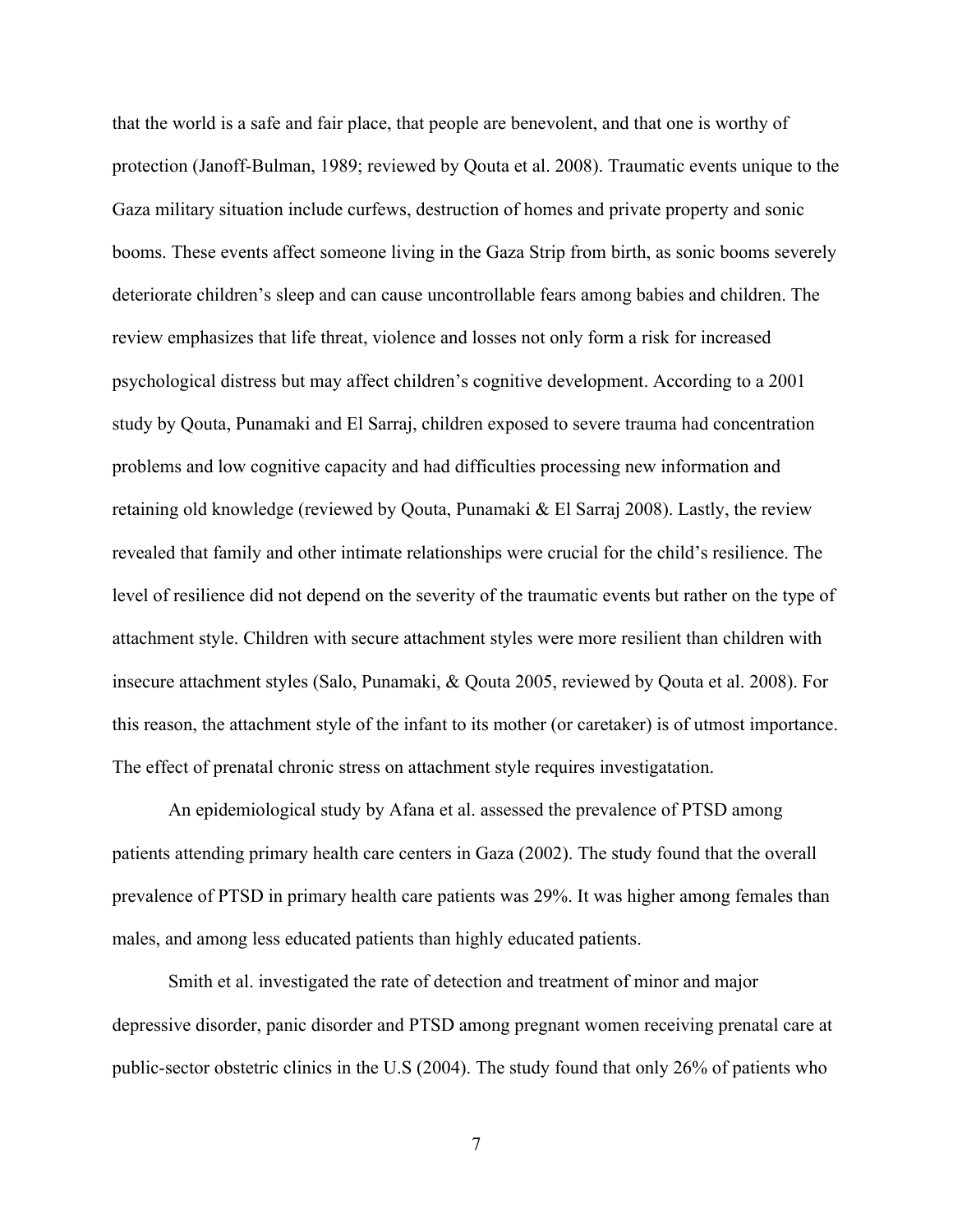screened positive for a psychiatric illness were recognized as having a mood or anxiety disorder by their health care provider in public-sector Obstetric clinics, with the detection of depression being lower than panic disorder or PTSD. Since approximately 21% of women experience a mood disorder and 30% experience anxiety disorder at some point in their lives (Smith et al. 2004), the detection of these disorders during pregnancy is critical as their impact on birth outcome and infant development may be detrimental. This study is significant for our research as it reveals that there is a low rate of screening of psychological disorders in such an advanced country, and can only lead us to infer that the detection rate of such disorders in Gaza are even lower.

#### **Chronic Stress**

Recent studies have found that chronic prenatal stress may have significant impacts on infant cognitive development. Studies in rodents and nonhuman primates suggest that prenatal stress can influence the developing fetus, and lead to motor and cognitive delays as well as impaired adaptation to stressful situations. The hypothalamic-pituitary-adrenal (HPA) axis may play a significant role in mediating these effects (Buitelaar et al. 2003). A study by Buitelaar et al. investigated the effect of prenatal stress on the developmental outcome of human infants in a prospective design (2003). The study found that pregnancy-specific anxiety in mid-pregnancy predicted lower mental and motor developmental scores at 8 months, and that morning values of cortisol in late pregnancy were negatively related to both mental and motor development at 3 months and motor development alone at 8 months. The study concluded that high prenatal stress may be one of the determinants of temperamental variation and developmental delay in infants as well as a risk factor for developing psychopathology later in life. This study reveals the need for a thorough investigation of the effects of chronic stress on birth outcome and infant cognitive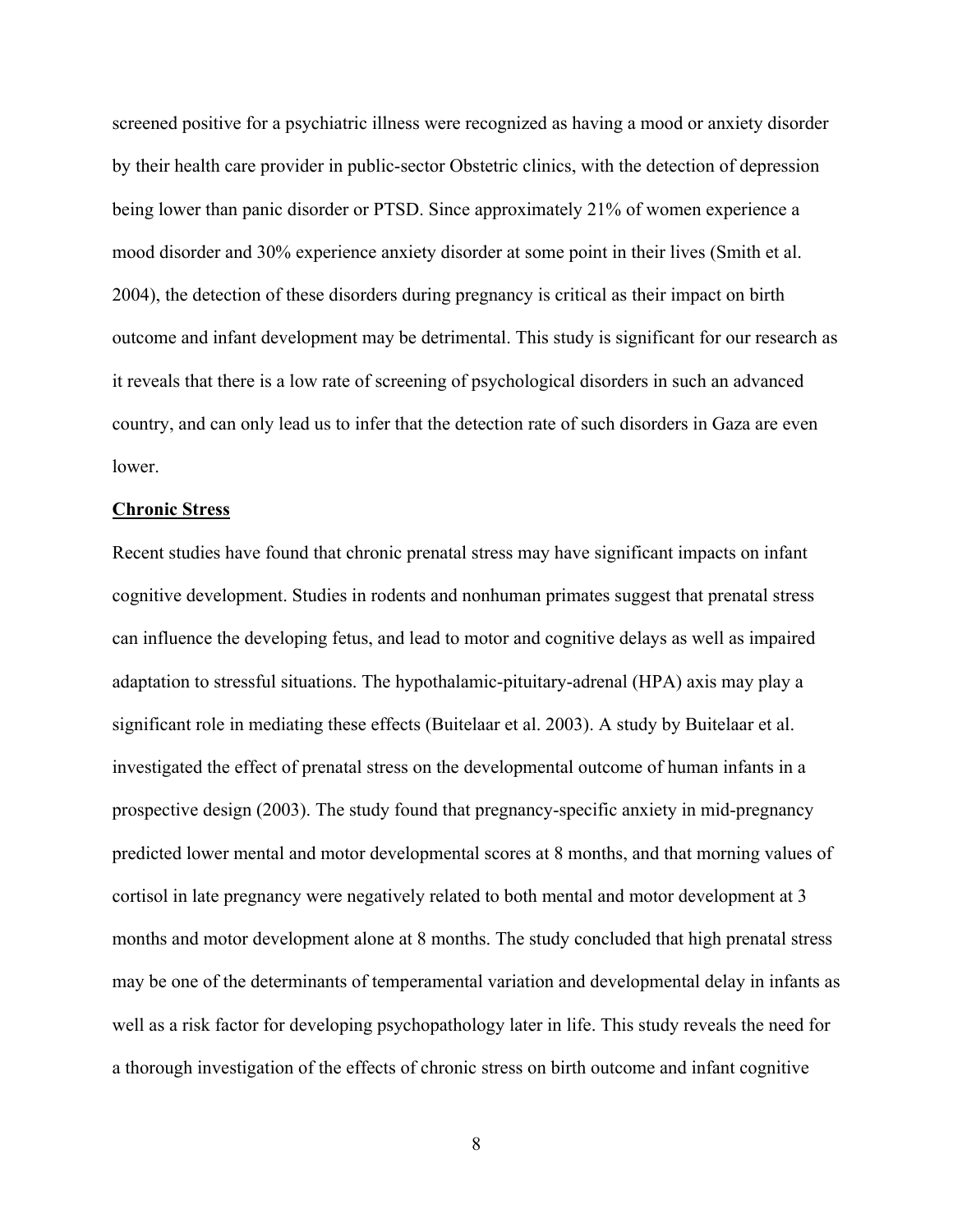development in the Gaza strip. As the Gaza Strip is a region of intense conflict, mental distress and chronic stress are part of the lives of many women. Prenatal stress has been linked to low birth weight and preterm delivery (Lobel 1994).

As chronic stress is associated with a high prevalence of depression and anxiety, it is likely that the level of depression and anxiety is high among women in the Gaza Strip. The effects of maternal depression and anxiety on infant development are not fully understood, however, studies have evinced that maternal depressive symptoms may interfere with infant cognitive and socio-emotional skills between the age 2 and 5 years—a critical developmental period in which the child's sense of autonomy and independence greatly expands and develops. As depressed mothers may have an increased difficulty in supporting their child's cognitive and socio-emotional growth at this crucial developmental period (Feldman & Eidelman 2009), it is necessary to further investigate the effects of high mental distress on infant development in order to facilitate the development of effective interventions that would curtail the negative impact of high maternal stress on infant social emotional and cognitive development.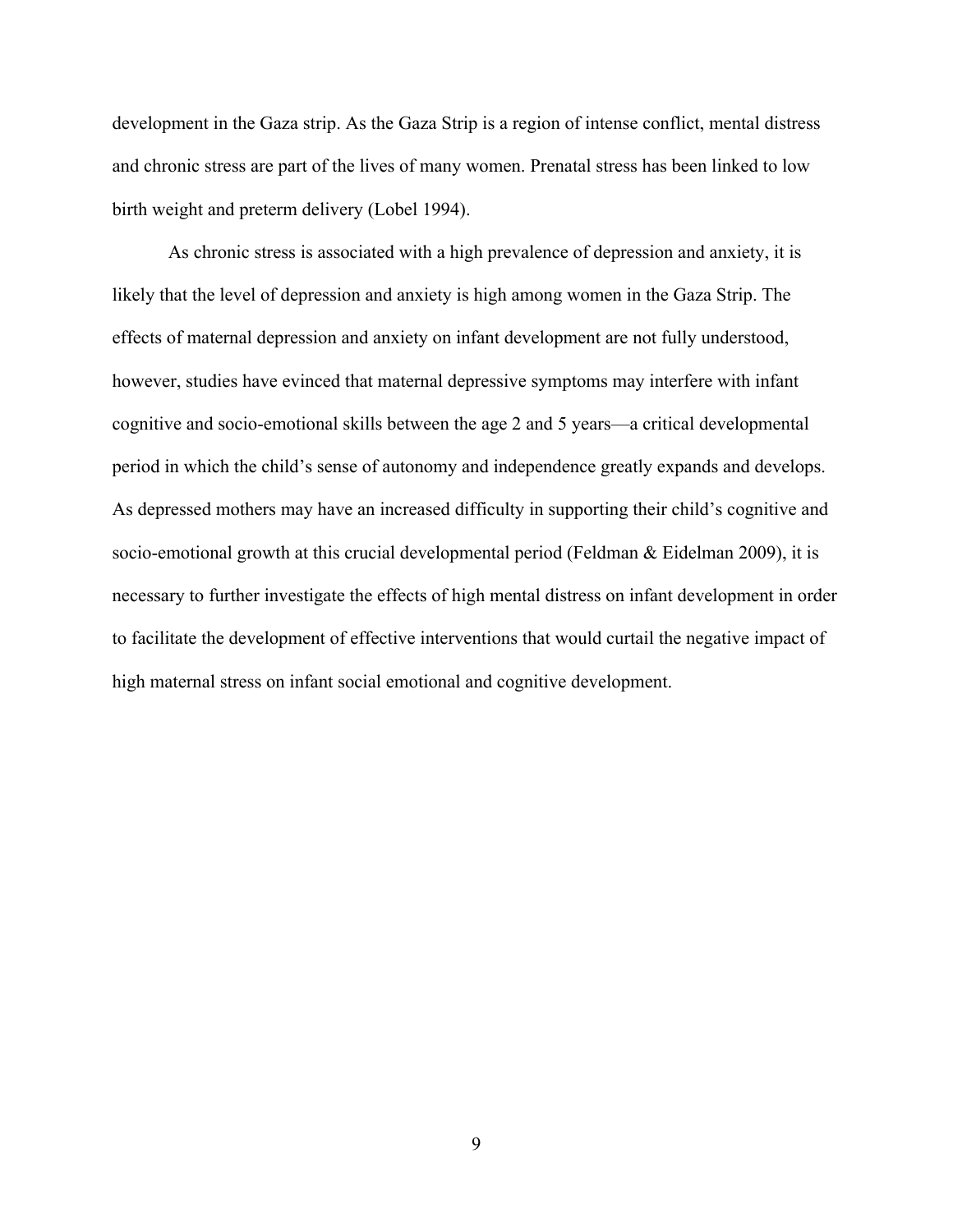

**Figure 1: Map of Israel**. The Gaza Strip is encircled by a dotted line. The region, only 25 mile long and 6 mile wide has a population of 1.66 million people.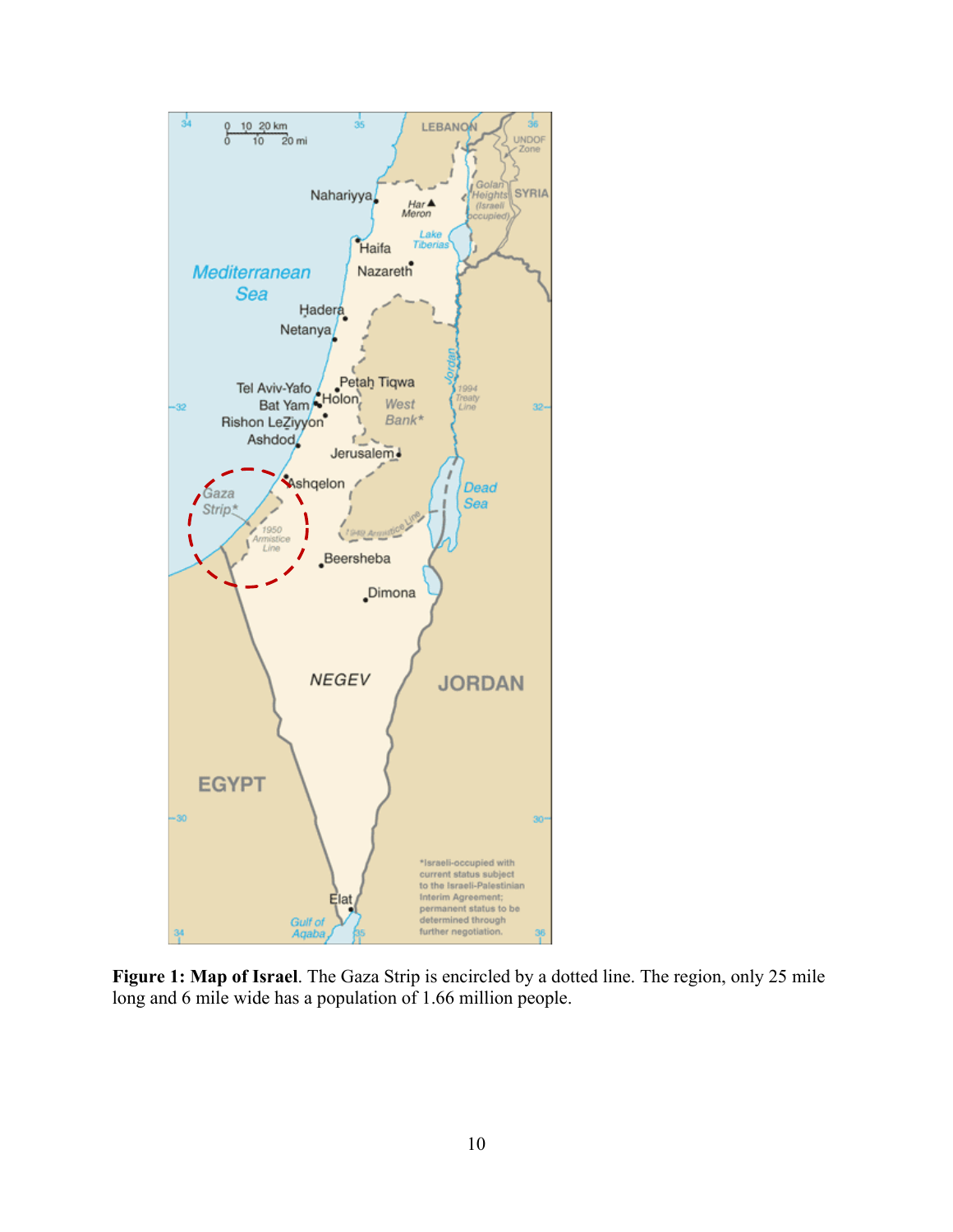### **RESEARCH DESIGN AND METHODS**

An observational cohort study will be employed, in which 2000 pregnant women from Gaza will be followed up from early pregnancy until age 3 of the infant.

# **Rationale**

An observational cohort design is best suited for our study as the study seeks to evaluate the effect of chronic stress on birth outcome and infant development. The advantage of using this design is that it will help to determine risk factors for poor birth outcome and delayed cognitive infant development as it is a longitudinal observation of mothers through time. The collection of data at set intervals will reduce recall error and similar issues that arise with a retrospective design. Furthermore, the cohort design is most efficient for the study of a wide range of variables that may affect birth outcome and infant cognitive development.

# **Inclusion Criteria**

2000 healthy pregnant women ages 20-30, in the  $8<sup>th</sup>$  -  $20<sup>th</sup>$  week of pregnancy, who were born and raised in the Gaza Strip. Participants will be randomly recruited through the Gaza Community Mental Health Programme (GCMHP), as well as through public health clinics.

# **Exclusion Criteria**

Women with chronic illness, who have a family history of neurodevelopmental disabilities, or who are on psychiatric drugs will be excluded from the study.

#### **Outcome Measures**

- Measures for Pregnant women.
	- o A structured questionnaire that assesses the participant's psychiatric history as well as a standard health questionnaire (SHQ) will be administered to determine participant eligibility for the study.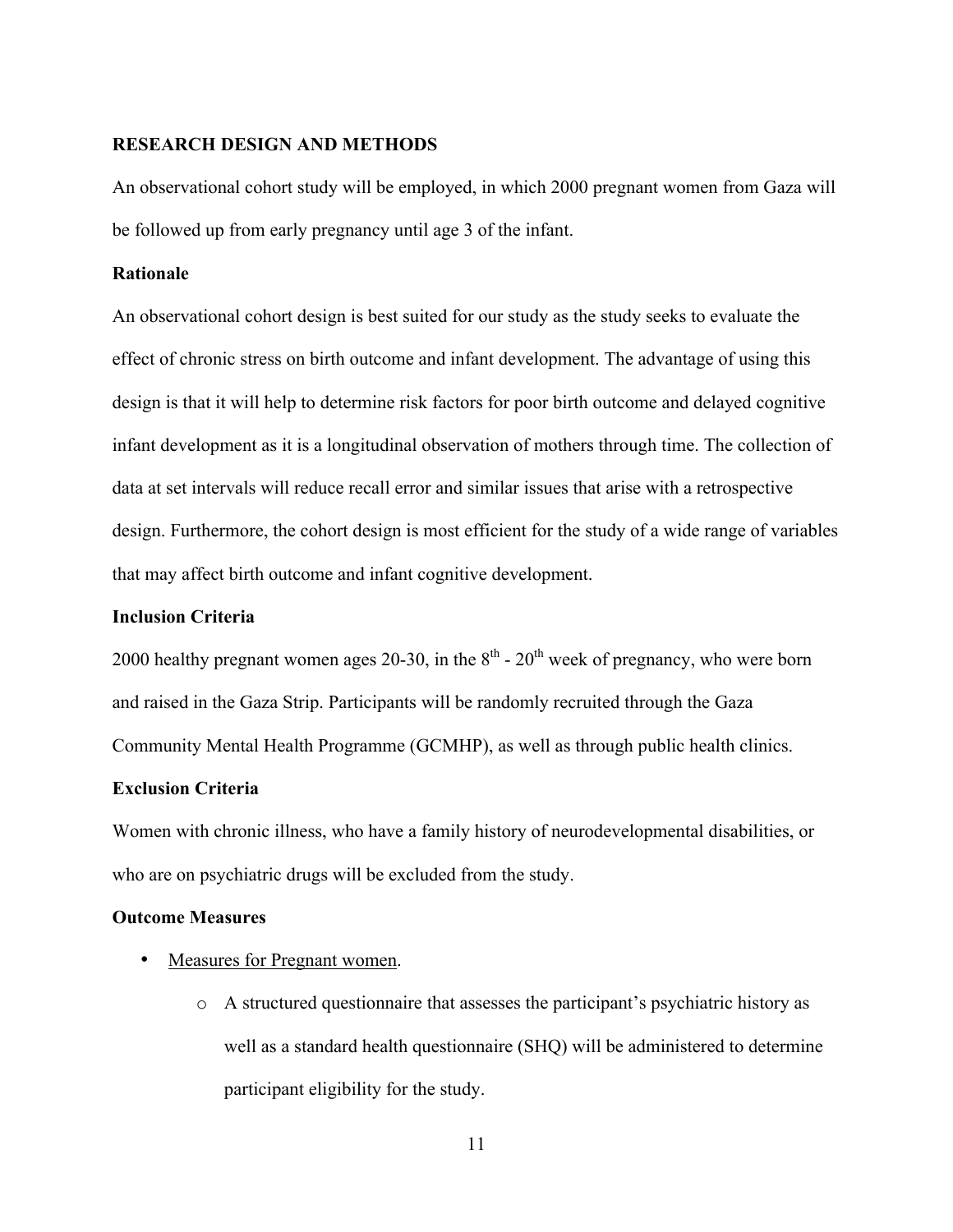- o *Informed Consent.* Before participating in the study, participants must sign an informed consent form indicating their consent to participate in the study and forego with the study protocol. If participants are unable to sign their name, a family member or licensed medical personnel may sign the form for them in their presence and with their consent.
- o *Demographic Questionnaire.* Basic information such as date of birth, employment, level of education, average household income, # of children, type of marriage (consanguineous or not), place of residence, and place of birth will be collected. Administered upon onset of study participation.
- o *General Health Questionnaire (GHQ)*. Has high reliability coefficients and is simple to administer. Provides a good assessment of psychological well-being. It measures mental health problems including depression, anxiety, somatic symptoms and social withdrawal (Jackson 2007). Administered upon onset of study participation.
- o *Primary Care Evaluation of Mental Disorders (PRIME-MD).* In addition to the GHQ, the PRIME-MD will enable possible diagnosis of DSM VI disorders. Administered upon onset of study participation.
- o *PTSD module from the Mini International Neuropsychiatric Interview (MINI).*  Considered the gold standard for identification of PTSD (Sheehan D et al 1996, reviewed by Smith et al. 2004). To be administered upon onset of study participation.
- o *Daily Stress Inventory* Non pregnancy-specific stress assessment. The DSI yields an intensity measure, with higher scores indicating higher perceived stress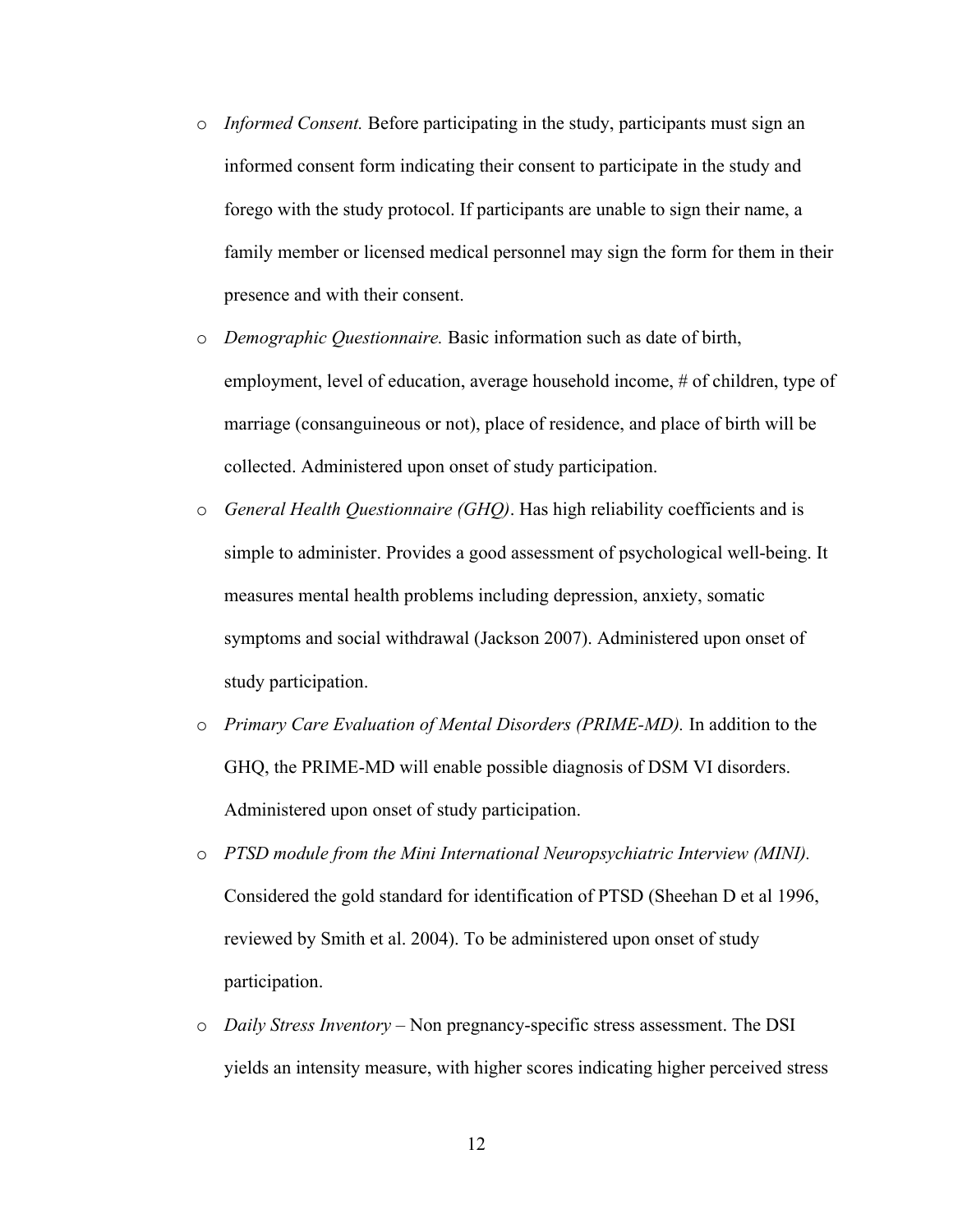(Dipietro et al. 2006). While this inventory was not intended for the type of stress women in conflict areas might experience, when compared to average results in non-conflict areas, it may provide a general image of the stress experienced by women in Gaza. To be administered at the beginning of the study, and every 6 months thereafter.

- Measures for Infants.
	- o *Birth Outcome.* To assess birth outcome birthweight, newborn gestational age and heart rate will be recorded, as well as any birth complications.
	- o *Bayley Scale of Infant Development II (BSID).* The BSID will be used as it is the most widely used and validated assessment of infant development (Dipietro et al. 2006). Testing will be carried out by a certified psychologist. To be administered every 6 months from birth to age 3.
	- o *Infant Behavioral Record (IBR).* Assesses orientation/engagement, emotional regulation and motor quality. To be administered along with the BSID every 6 months. (Dipietro et al. 2006)
	- o *Mother-Infant Observation*. As the strange situation is ideal for assessing attachment would be too complicated to administer regularly, we will rely on psychological observation and assessment of mother-infant interaction at age 2. This is clearly problematic, as mothers may behave differently with their children in a public setting, yet it seems to be the most efficient available measure of infant attachment.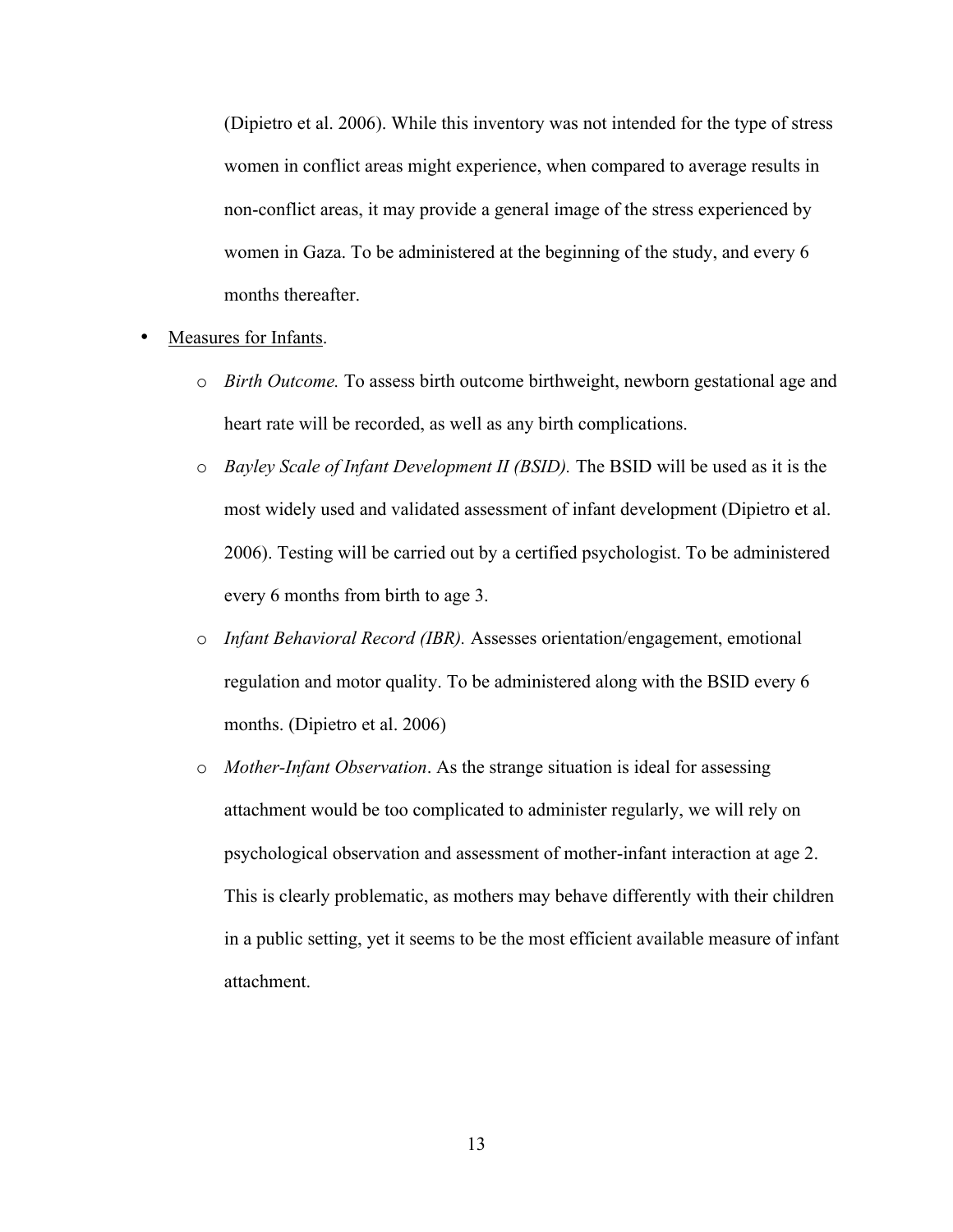# **Project Timetable**

2011-2012: Research design reviewed and finalized. 2012-2014: Research Center and psychological facility built in Gaza. 2014-2016: Recruitment of 2000 pregnant women, start of the study. 2017-2020: End of study, data analysis begins.

# **Statistical Approach**

All data will be collected and entered into a statistical database to be analyzed using ANOVA and regression analysis. Statistical significance will be determined at  $p < 0.05$ .

# **PREDICTED RESULTS**

We predict that the level of the effect of stress on birth outcome and infant cognitive development will be positively correlated with participants' income level, level of education, employment and place of residence (camps vs. small towns). That is, adverse birth outcomes will be most prevalent among low-income, uneducated women who are from one of Gaza's camps. In effect, these factors (income, level of education, etc.) are predicted to correlate strongly with level of stress, post-traumatic stress disorder and the presence of other mental health disorders. We predict that high level of chronic stress along with the presence of extreme PTSD will have the most adverse effect on birth outcome. Infants born to mothers with high chronic stress and PTSD who had healthy birth outcomes are expected to display cognitive developmental delays by age 1. We predict that chronic stress along with other minor mental disorders (such as minor depression) will not have such a strong effect on birth outcome and infant development. Lastly, the level of chronic stresses as well the presence of PTSD or major depression will impact the attachment style of the infant to the mother. The presence of PTSD or major depression is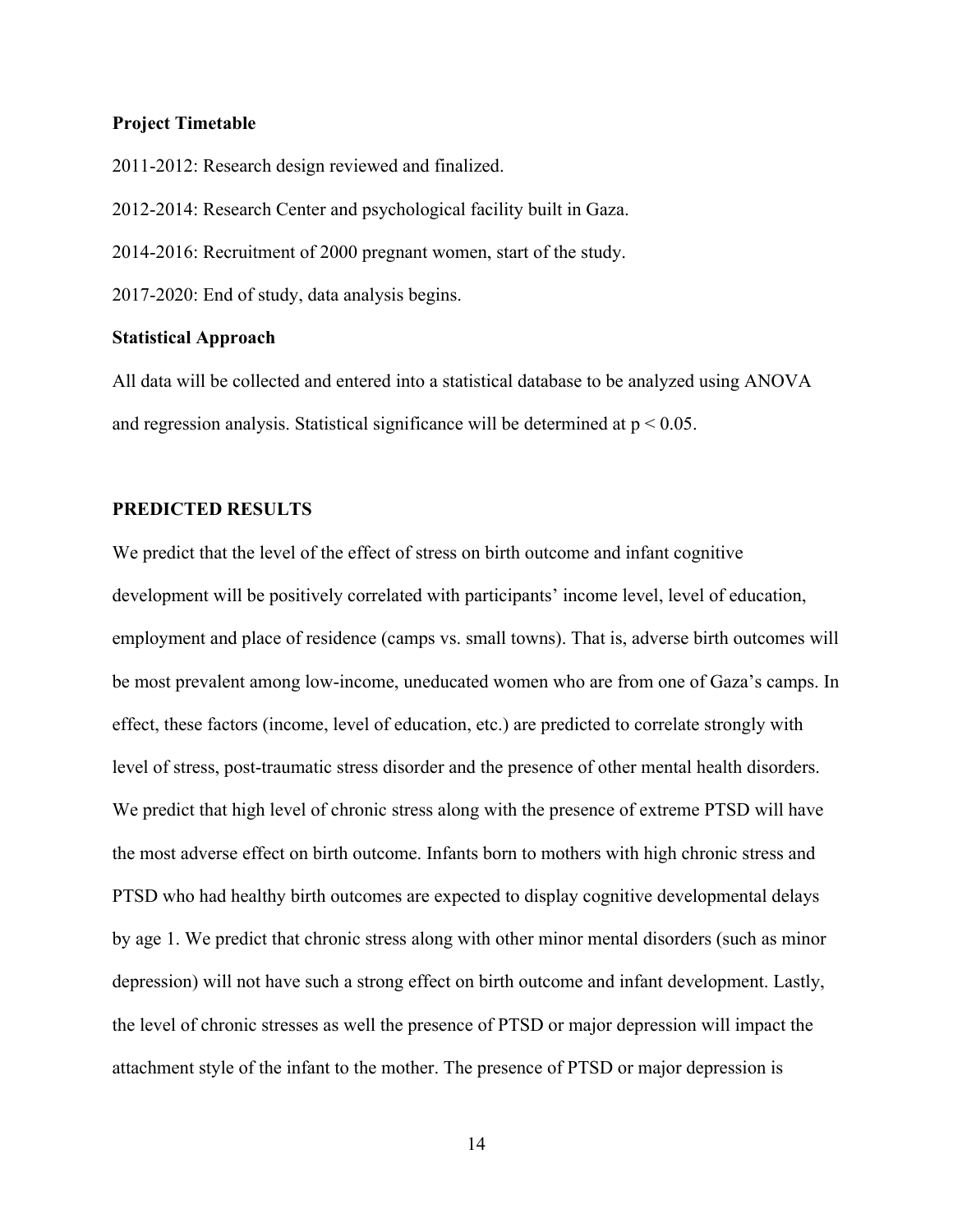predicted to have a stronger adverse effect on the mother-infant relationship than any other psychological factor.

One of the limitations of the study is a general limitation of the cohort design, which is the difficulty of keeping close contact with participants and maintaining active participation in the study throughout the study period. This is a particular difficulty of our study, as it aims to follow such a large number of participants. Another limitation of the study is the lack of an efficient and valid assessment of stress for conflict areas. The Daily Stress Inventory (Dipietro 2002) does not seem to be an adequate measure of stress for the women of the Gaza Strip. Future studies about the nature of stress in the Gaza Strip that would lead to the development of a valid measure of stress are necessary. Furthermore, the study's measure of infant attachment style may be ineffective and too complicated to administer. A more suitable and simple measure of infant attachment style would be required for the study to effectively evaluate the effect of chronic prenatal stress on infant attachment.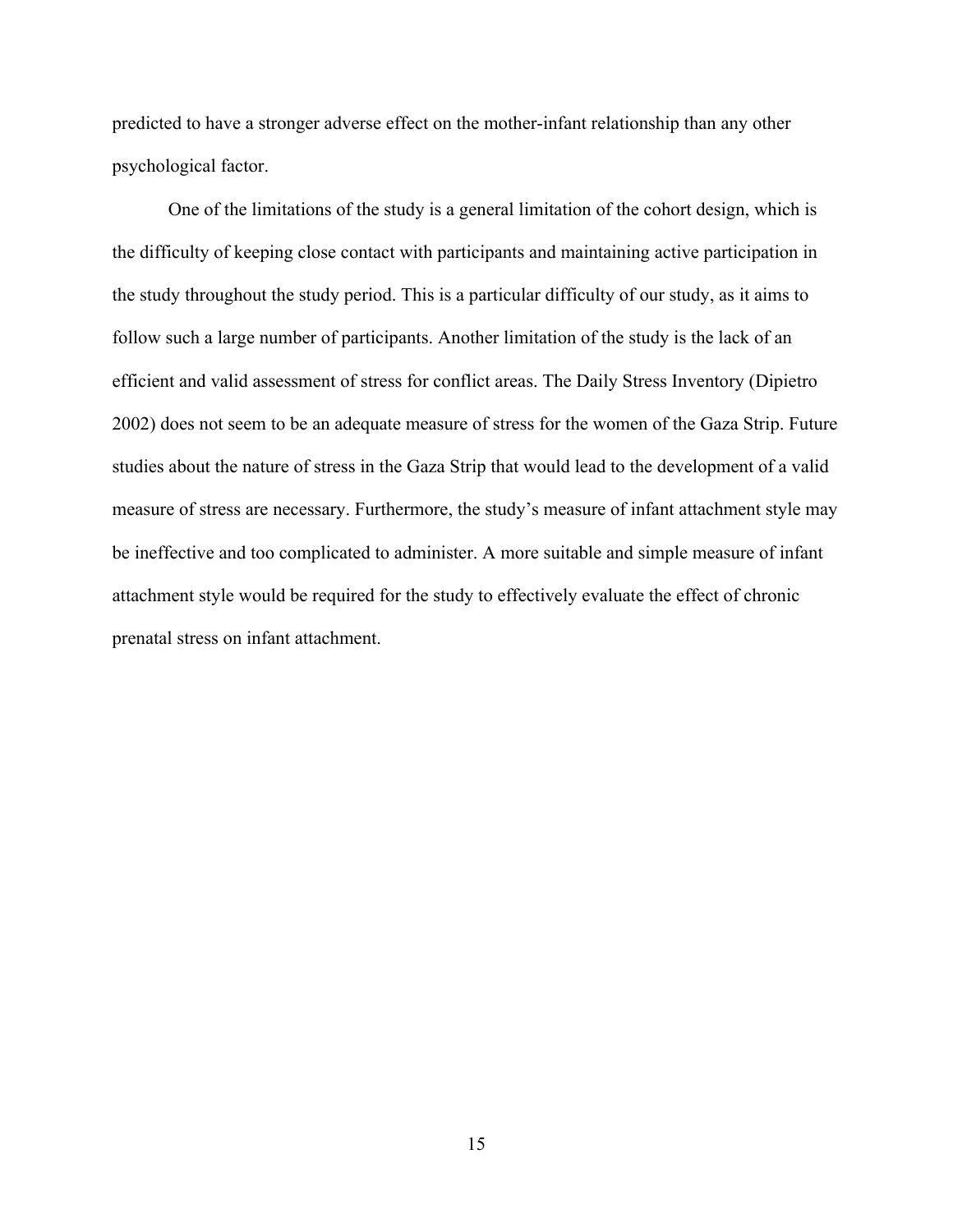# **REFERENCES**

# **Works Cited**

- *Operation Cast Lead, 27 Dec. '08 to 18 Jan*. '09. B'Tselem. Retrieved May 2, 2011, from <http://www.btselem.org/english/Gaza\_Strip/Castlead\_Operation.asp>
- Afana, A.-H. (2002). "The Prevalence and Associated Socio demographic Variables of Posttraumatic Stress Disorder among Patients attending primary Health Care Centres in the Gaza Strip." Journal of Refugee Studies 15(3): 283-296.
- Buitelaar, J. K., Huizink, A. C., Mulder, E. J., de, M. P. G., & Visser, G. H. (January 01, 2003). Prenatal stress and cognitive development and temperament in infants. Neurobiology of Aging, 24.
- Feldman, R., & Eidelman, A. I. (January 01, 2009). PAPER: Biological and environmental initial conditions shape the trajectories of cognitive and social-emotional development across the first years of life. Developmental Science, 12, 1, 194-200.
- Pedersen, J. (January 01, 2000). Determinants of infant and child mortality in the West Bank and Gaza Strip. Journal of Biosocial Science, 32, 4, 527-46.
- Qouta, S., El, S. E., & Punamaki, R.-L. (July 01, 2008). Child development and family mental health in war and military violence: The Palestinian experience. International Journal of Behavioral Development, 32, 4, 310-321.
- Smith, M. V., Rosenheck, R. A., Cavaleri, M. A., Howell, H. B., Poschman, K., & Yonkers, K. A. (January 01, 2004). Screening for and detection of depression, panic disorder, and PTSD in public-sector obstetric clinics. Psychiatric Services (washington, D.c.), 55, 4, 407-14.
- Thabet, A. A., & Vostanis, P. (January 01, 1998). Social adversities and anxiety disorders in the Gaza Strip. Archives of Disease in Childhood, 78, 5, 439-42.
- United States. (1990). World factbook. Washington, D.C: U.S. Central Intelligence Agency  $(CIA)$ .

# **Other References**

- Afana, A.-H., & Neda, T. (July 01, 2003). The assessment of mental disorders in primary health care clinics in the Gaza Strip. Primary Health Care Research and Development, 4, 3, 267- 274.
- Ajluni, S. L., & United Nations Relief and Works Agency for Palestine Refugees in the Near East. (2010). West Bank & Gaza Strip population census of 2007. Gaza, Palestine?: UNRWA.
- DiPietro, J. A., M. F. S. X. Novak, et al. (2006). "Maternal Psychological Distress during Pregnancy in Relation to Child Development at Age Two." Child Development 77(3): 573-587.
- Prospective community-based cluster census and case-control study of stillbirths and neonatal deaths in the West Bank and Gaza Strip. (November 01, 2008). Child: Care, Health & Development, 34, 6, 839-840.
- Lou, H. C., Hansen, D., Nordentoft, M., Pryds, O., Jensen, F., Nim, J., & Hemmingsen, R. (January 01, 1994). Prenatal stressors of human life affect fetal brain development. Developmental Medicine and Child Neurology, 36, 9, 826-32.